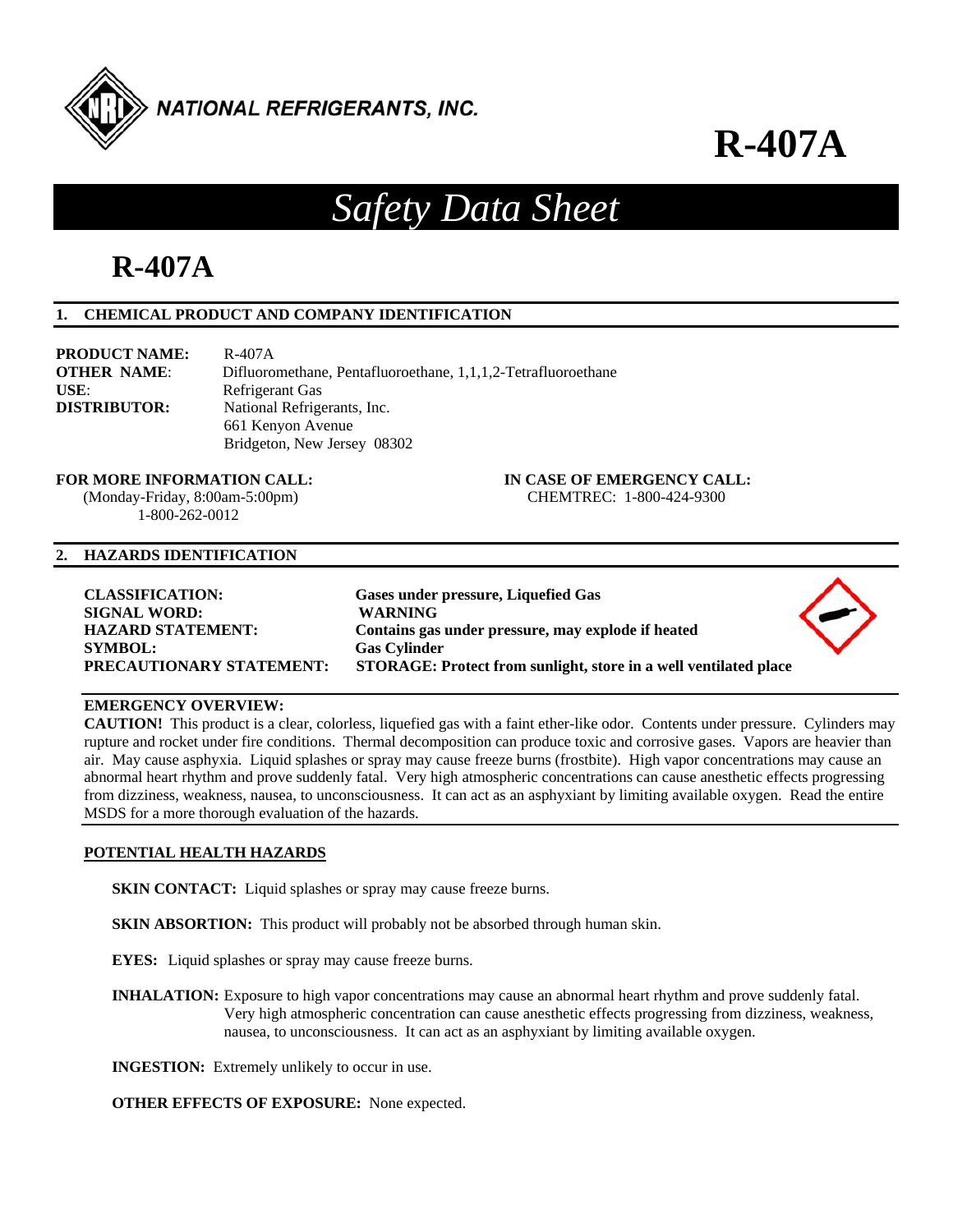

# **3. COMPOSITION / INFORMATION ON INGREDIENTS**

| <b>INGREDIENT NAME</b><br>Difluoromethane (HFC-32) | <b>CAS NUMBER</b><br>$75 - 10 - 5$ | WEIGHT %<br>20 |
|----------------------------------------------------|------------------------------------|----------------|
| Pentafluoroethane (HFC-125)                        | $354 - 33 - 6$                     | 40             |
| $1,1,1,2$ -Tetrafluoroethane (HFC-134a)            | 811-97-2                           | 40             |

### **COMMON NAME and SYNONYMS**

R-407A; HFC-407A

There are no impurities or stabilizers that contribute to the classification of the material identified in Section 2

### **4. FIRST AID MEASURES**

- **SKIN:** Immediately wash with plenty of warm water (do not rub). Thaw affected area with water. Remove contaminated clothing. Caution: Clothing may adhere to the skin in case of freeze burns. If symptoms (irritation or blistering) develop, get medical attention.
- **EYES:** Immediately flush with plenty of water. After initial flushing, remove any contact lenses and continue flushing for at least 15 minutes. Hold eyelids open during flushing. Have eyes examined and treated by medical personnel.
- **INHALATION:** Move victim to fresh air. Keep warm and at rest. If breathing is labored, give oxygen. If only breathing has stopped, give artificial respiration with a pocket mask equipped with a one-way valve to prevent exposure to product or body fluids. If breathing has stopped and there is no pulse, give cardiopulmonary resuscitation (CPR). Get immediate medical attention.
- **INGESTION:** Highly unlikely, but should this occur, freeze burns will result. Do not induce vomiting unless instructed to do so by a physician.
- **NOTE TO PHYSICIAN:** Symptomatic and supportive therapy, as indicated. Administration of epinephrine or similar sympathomimetic drugs should be with special caution and only in situations of emergency life support as cardiac arrhythmias may result.

#### **5. FIRE FIGHTING MEASURES**

#### **FLAMMABLE PROPERTIES**

**FLASH POINT:** Does not flash **AUTOIGNITION TEMPERATURE:** Not available **UPPER FLAME LIMIT (volume % in air):** Not applicable **LOWER FLAME LIMIT (volume % in air):** Not applicable

#### **HAZARDOUS REACTIONS:**

Reacts with finely divided metals such as aluminum, zinc, magnesium, and alloys containing more than 2% magnesium. Can react violently if in contact with alkali metals and alkaline earth metals such as sodium, potassium, or barium.

**\_\_\_\_\_\_\_\_\_\_\_\_\_\_\_\_\_\_\_\_\_\_\_\_\_\_\_\_\_\_\_\_\_\_\_\_\_\_\_\_\_\_\_\_\_\_\_\_\_\_\_\_\_\_\_\_\_\_\_\_\_\_\_\_\_\_\_\_\_\_\_\_\_\_\_\_\_\_\_\_\_\_\_\_\_\_\_\_\_\_\_\_\_\_\_\_\_\_\_\_\_\_\_\_\_\_\_\_** 

During a fire the product can form toxic and corrosive gases such as hydrogen fluoride.

#### **EXTINGUISHING MEDIA:**

As appropriate for surrounding materials/equipment.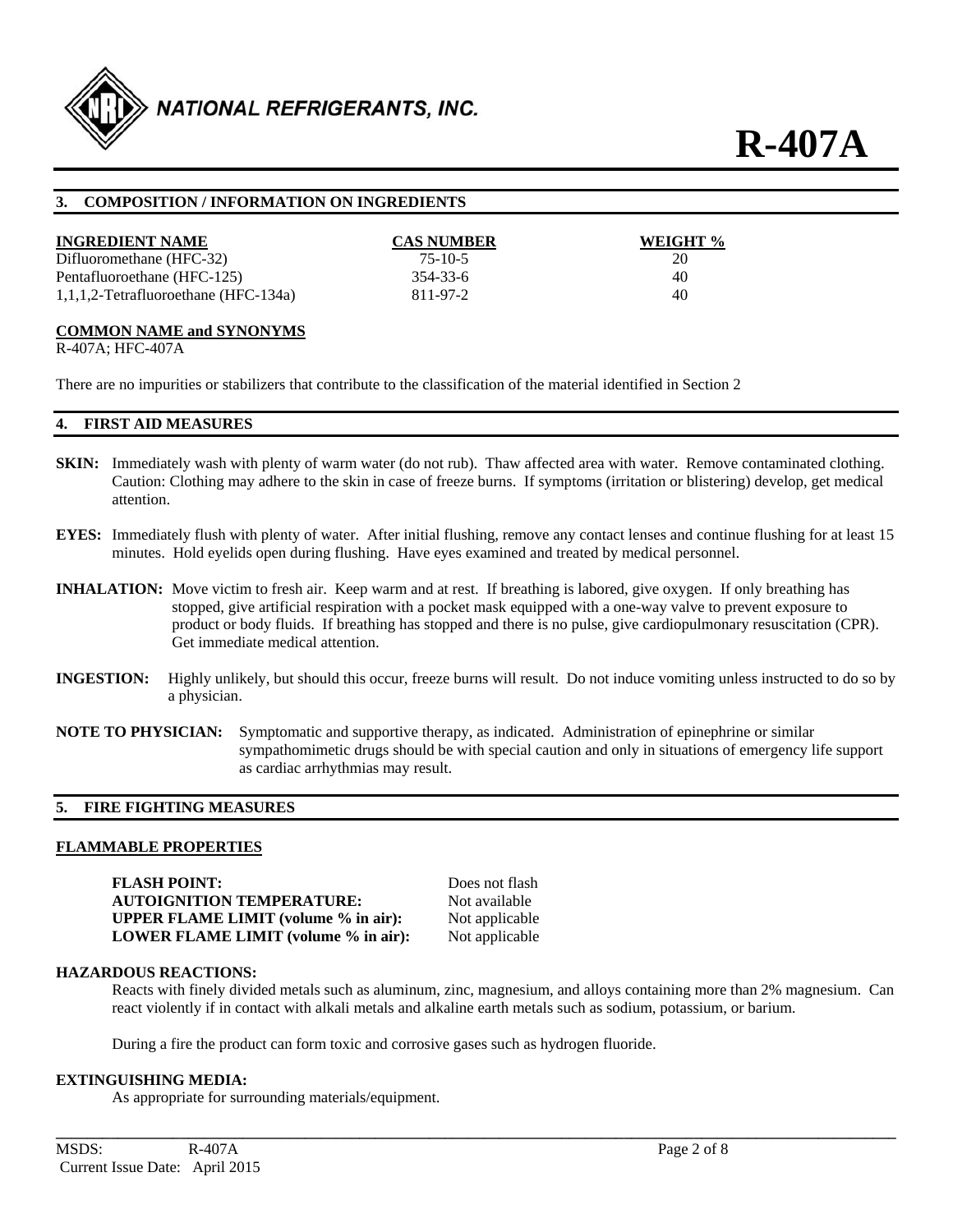

# **FIRE AND EXPLOSION HAZARDS:**

Compressed liquefied gas. Containers may burst under intense heat. Ruptured cylinders may rocket or fragment. Heavy vapor may suffocate. R-407A is not flammable in air under ambient conditions or temperature and pressure. Certain mixtures of R-407A and air, when under pressure, may be flammable. Certain mixtures of R-407A and chlorine may be flammable or reactive under some conditions.

#### **FIRE FIGHTING PROCEDURES:**

Water spray should be used to cool containers.

# **FIRE FIGHTING PROTECTIVE EQUIPMENT**:

Use self-contained breathing apparatus with a full face piece and special protective clothing.

# **6. ACCIDENTAL RELEASE MEASURES**

Contents under pressure. Ruptured cylinder may rocket or fragment. This product is a liquefied gas, which exits the container at temperatures capable of causing freeze burns (frostbite).

Precautions should take into account the severity of the leak or spill.

Move unprotected personnel upwind of leaking container. Remove ignition sources and ventilate the spill area. Use recommended personal protection and shut off the leak, if without risk. If possible, elevate leak position to highest point of container (should leak gas, not liquid). Water should never be put on leak nor should cylinder be immersed. If possible, dike and contain spillage. Prevent liquid from entering sewers, sumps, or pit areas since vapor is heavier than air and can create a suffocating atmosphere. Capture material for recycle or destruction if suitable equipment is available.

Notify applicable government authority if release is reportable or could adversely affect the environment.

# **7. HANDLING AND STORAGE**

#### **HANDLING:**

Wear appropriate personal protective equipment. A safety shower and eyewash station should be nearby and ready to use.

This product is a liquefied gas, which exits the container at temperatures capable of causing freeze burns (frostbite). Ensure personnel are trained in handling and storing cylinders. Secure containers at all times. Keep containers closed when not in use.

Ensure there is adequate ventilation or use proper respiratory protection in poorly ventilated or confined areas. Avoid causing and inhaling high concentrations of vapor. Atmospheric levels should be controlled to below the occupational exposure limit and kept as low as practical.

Prevent liquid or vapor from entering sumps or sewers since vapor is heavier than air and may form suffocating atmospheres.

Do not put mixtures of R-407A with air or oxygen under pressure; do not use such mixtures for leak or pressure testing.

Avoid R-407A contact with flames or very hot surfaces. Do not heat containers.

Liquid transfers between containers may generate static electricity. Ensure adequate grounding.

Avoid trapping liquid between closed valves or overfilling containers as high pressures can develop with an increase in temperature.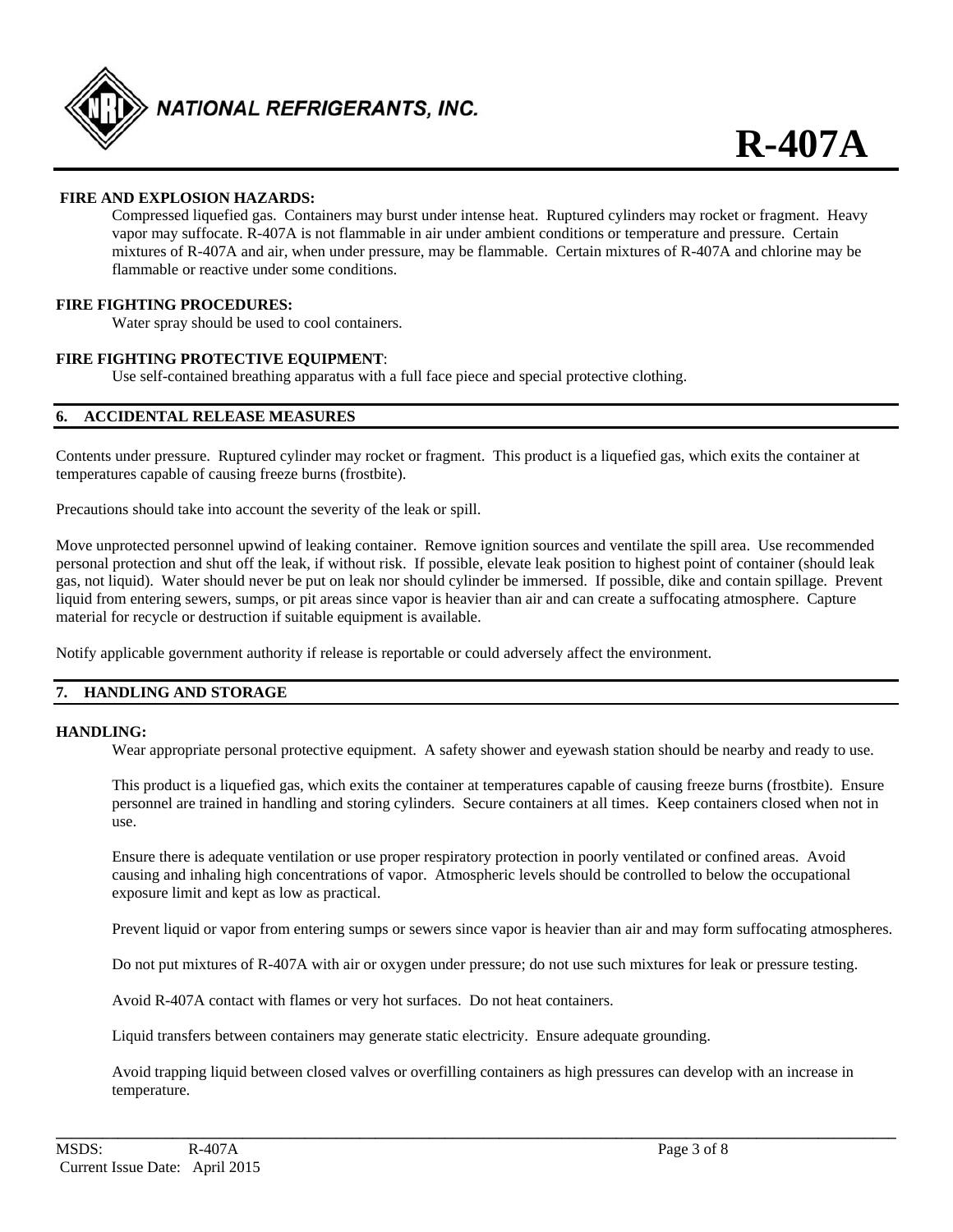

# **STORAGE RECOMMENDATIONS:**

Keep containers tightly closed, in a cool, well-ventilated place. Keep containers dry. Keep away from incompatibles, open flames, hot surfaces, welding operations, and other heat sources.

### **STORAGE TEMPERTURE:**

Store at temperature not exceeding 125 deg. F (52 deg. C)

#### **INCOMPATIBILITIES:**

Freshly abraded aluminum surfaces at specific temperatures and pressures may cause a strong exothermic reaction. Chemically reactive metals: potassium, calcium, powdered aluminum, magnesium, and zinc.

#### **8. EXPOSURE CONTROLS / PERSONAL PROTECTION**

| <b>EXPOSURE GUIDELINES</b> |                  |                 |                         |
|----------------------------|------------------|-----------------|-------------------------|
| <b>INGREDIENT NAME</b>     | <b>ACGIH TLV</b> | <b>OSHA PEL</b> | <b>OTHER LIMIT</b>      |
| Difluoromethane            | None             | None            | $*1000$ ppm TWA $(8hr)$ |
| Pentafluoroethane          | None             | None            | $*1000$ ppm TWA $(8hr)$ |
| 1,1,1,2-Tetrafluoroethane  | None             | None            | $*1000$ ppm TWA $(8hr)$ |
|                            |                  |                 |                         |

\* = Workplace Environmental Exposure Level (AIHA)

No ACGIH TLV or OSHA PEL has been established for any of the components.

Minimize exposure in accordance with good hygiene practice.

#### **PREVENTIVE MEASURES**

#### **ENGINEERING CONTROLS:**

Use ventilation to maintain safe levels. Where appropriate engineering controls are not in place or are inadequate, wear suitable respiratory equipment.

#### **PERSONAL PROTECTIVE EQUIPMENT**

#### **SKIN PROTECTION:**

Take all precautions to prevent skin contact. Use gloves and protective clothing made of material that has been found by user to be impervious under conditions of use to prevent the skin from becoming frozen from contact with liquid. User should verify impermeability under normal conditions of use prior to general use. Additional protection such as an apron, arm covers, or full body suit may be needed depending on conditions of use.

#### **EYE PROTECTION:**

Use chemical safety goggles or safety glasses and a face shield when there is potential for eye contact.

### **RESPIRATORY PROTECTION:**

Not normally needed if controls are adequate. If needed, use NIOSH/MSHA approved respirator for organic vapors. For high concentrations and oxygen deficient atmospheres, use positive pressure air-supplied respirator.

**\_\_\_\_\_\_\_\_\_\_\_\_\_\_\_\_\_\_\_\_\_\_\_\_\_\_\_\_\_\_\_\_\_\_\_\_\_\_\_\_\_\_\_\_\_\_\_\_\_\_\_\_\_\_\_\_\_\_\_\_\_\_\_\_\_\_\_\_\_\_\_\_\_\_\_\_\_\_\_\_\_\_\_\_\_\_\_\_\_\_\_\_\_\_\_\_\_\_\_\_\_\_\_\_\_\_\_\_** 

#### **OTHER PROTECTION:**

Shower and eyewash station.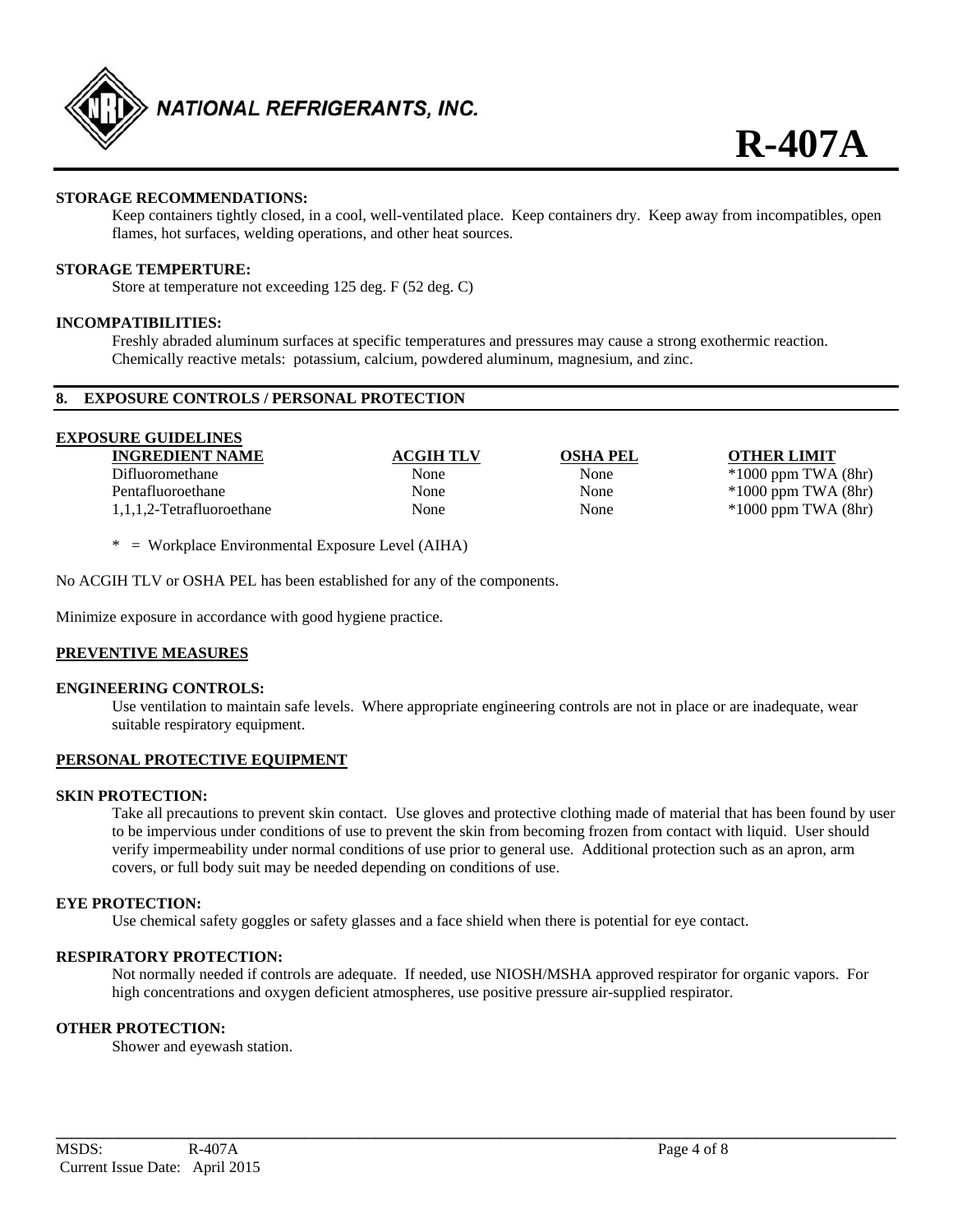

# **9. PHYSICAL AND CHEMICAL PROPERTIES**

| <b>APPEARANCE:</b>                        | Colorless, liquefied gas                                  |
|-------------------------------------------|-----------------------------------------------------------|
| <b>SPECIFIC GRAVITY:</b>                  | $1.17 \ @ \ 20^{\circ}C$                                  |
| <b>SOLUBILITY IN WATER:</b>               | Insoluble                                                 |
| $pH$ :                                    | Not applicable                                            |
| <b>BOILING POINT:</b>                     | -49.9° F to -38.0° F, -45.5° C to -38.9°C (boiling range) |
| VAPOR PRESSURE (mmHg at $20^{\circ}$ C.): | 8250                                                      |
| VAPOR DENSITY $(air = 1.0)$ :             | 2.54 at bubble point temperature                          |
| % VOLATILE BY VOLUME:                     | 100                                                       |
| <b>ODOR THRESHHOLD:</b>                   | Not established                                           |
| <b>FLAMMABILITY:</b>                      | Not applicable                                            |
| <b>LEL/UEL:</b>                           | None/None                                                 |
| <b>RELATIVE DENSITY:</b>                  | 1.14 g/cm <sup>3</sup> at 21.1 °C                         |
| <b>PARTITION COEFF (n-octanol/water)</b>  | Not applicable                                            |
| <b>AUTO IGNITION TEMP:</b>                | Not determined                                            |
| <b>DECOMPOSITION TEMPERATURE:</b>         | $>250$ °C                                                 |
| <b>ODOR:</b>                              | Faint ethereal odor                                       |
| <b>FREEZING POINT:</b>                    | Not Determined                                            |
| VISCOSITY:                                | Not applicable                                            |
| <b>FLASH POINT:</b>                       | Not applicable                                            |

#### **10. STABILITY AND REACTIVITY**

#### **CHEMICAL STABILITY:**

Stable under normal conditions.

#### **INCOMPATIBILITIES:**

Reacts with finely divided metals such as aluminum, zinc, magnesium, and alloys containing more than 2% magnesium. Can react violently if in contact with alkali metals and alkaline earth metals such as sodium, potassium, or barium.

#### **HAZARDOUS DECOMPOSITION PRODUCTS:**

Hydrogen fluoride by thermal decomposition and hydrolysis.

#### **HAZARDOUS POLYMERIZATION:**

Will not occur.

#### **11. TOXICOLOGICAL INFORMATION**

#### **POSSIBLE HUMAN HEALTH EFFECTS:**

#### **ROUTES OF EXPOSURE:**

Inhalation, ingestion, eye, and skin contact.

#### **INHALATION:**

Exposure to high vapor concentrations may cause an abnormal heart rhythm and prove suddenly fatal. Very high atmospheric concentrations can cause anesthetic effects progressing from dizziness, weakness, nausea, to unconsciousness. It can act as an asphyxiant by limiting available oxygen.

**\_\_\_\_\_\_\_\_\_\_\_\_\_\_\_\_\_\_\_\_\_\_\_\_\_\_\_\_\_\_\_\_\_\_\_\_\_\_\_\_\_\_\_\_\_\_\_\_\_\_\_\_\_\_\_\_\_\_\_\_\_\_\_\_\_\_\_\_\_\_\_\_\_\_\_\_\_\_\_\_\_\_\_\_\_\_\_\_\_\_\_\_\_\_\_\_\_\_\_\_\_\_\_\_\_\_\_\_** 

#### **INGESTION:**

Highly unlikely, but should this occur, freeze burns will result.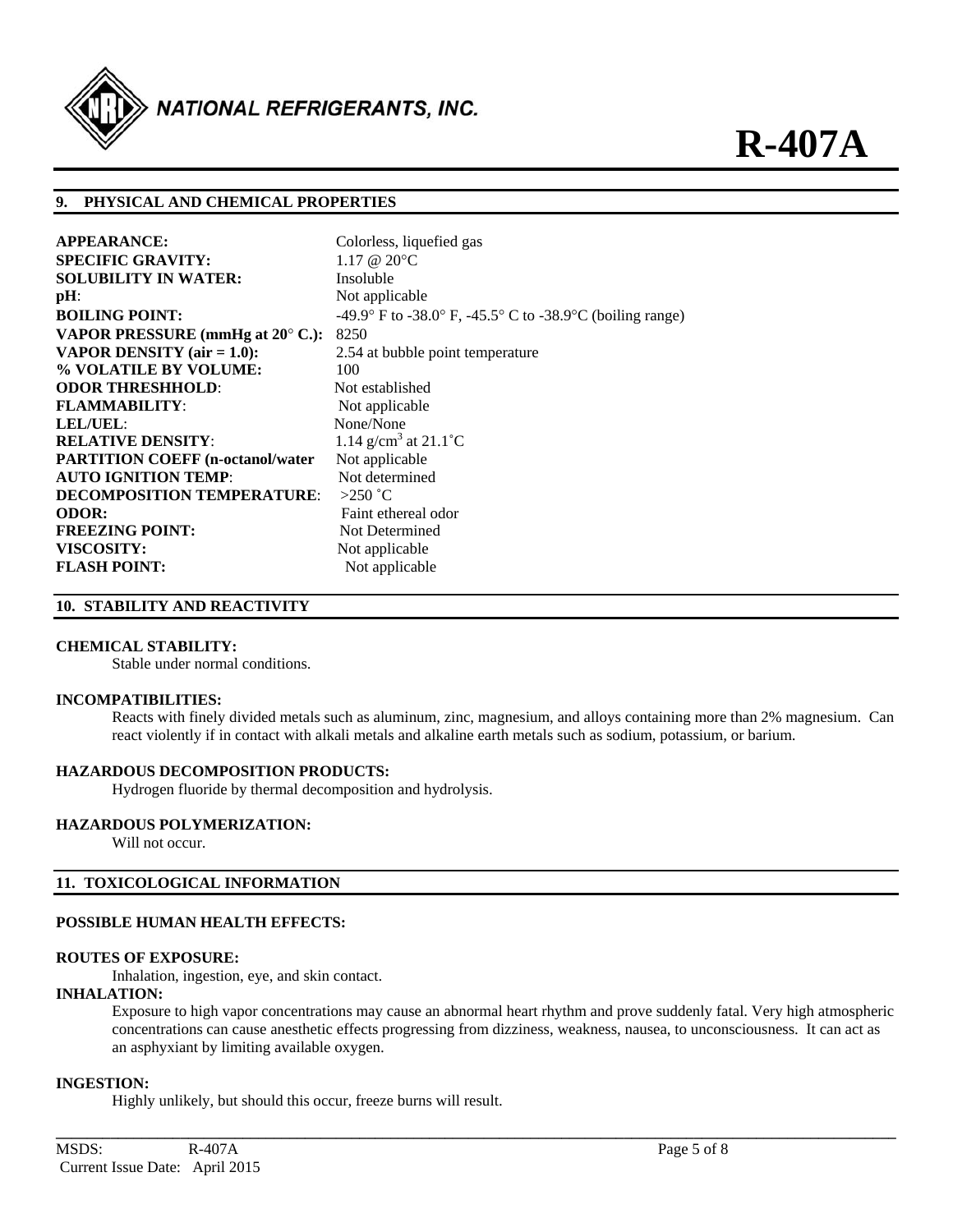

# **EYE CONTACT:**

Liquid splashes or spray may cause freeze burns.

# **SKIN CONTACT:**

Liquid splashes or spray may cause freeze burns.

**OTHER EFFECTS:** 

None anticipated.

# **CARCINOGENICITY:**

None of the ingredients are classified as carcinogenic by IARC, ACGIH, NTP, or OSHA. **ANIMAL DATA:** 

# **Difluoromethane (HFC 32)**

LC 50 4 hour, rat inhalation  $>$  520,000 ppm

Because of its volatility this compound has not been tested for skin or eye irritancy or skin sensitization.

No cardiac sensitization (arrhythmias) occurred in dogs pretreated with epinephrine at 350,000 ppm. In an earlier cardiac sensitization study, a no observed effect level (NOEL) of 200,000 ppm and threshold of 250,000 ppm were established.

No teratogenic effects were seen in rats or rabbits at dose levels up to 50,000 ppm.

No adverse effects were seen at the highest dose level of 50,000 ppm in a 90- day inhalation study.

No genotoxicity was observed in a range of *in vitro* tests or an *in vivo* mouse micronucleus assay.

# **Pentafluoroethane (HFC 125)**

The inhalation 4 hour LC50 in rats was greater than 800,000 ppm HFC 125.

Because of its volatility, this compound had not been tested for skin or eye irritancy, or skin sensitization.

The threshold for cardiac sensitization (arrhythmia) in dogs pretreated with epinephrine was an atmosphere of 75,000 ppm.

No developmental effects were seen in rabbits or rats following exposure during gestation or inhalation dose levels of 50,000 ppm.

HFC 125 showed no genetic toxicity in a range of *in vitro* tests or an *in vivo* mouse micronucleus assay.

No adverse effects were seen at the highest dose level of 50,000 ppm in a 90-day inhalation study in the rat.

# **1,1,1,2-Tetrafluoroethane (HFC 134A)**

LC50 4hour inhalation, rat: >500,000 ppm

Slight eye irritation resulted from a brief spray of vapor.

HFC 134a was a slight skin irritant, but not a skin sensitizer.

The threshold for cardiac sensitization (arrhythmias) in dogs pretreated with epinephrine was an atmosphere of 75,000 ppm. The no observed effect level (NOEL ) was 50,000 ppm.

No effect of any kind was seen in a 90-day inhalation study in the rat at dose levels up to, and including 50,000 ppm (6 hours per day, 5 days per week).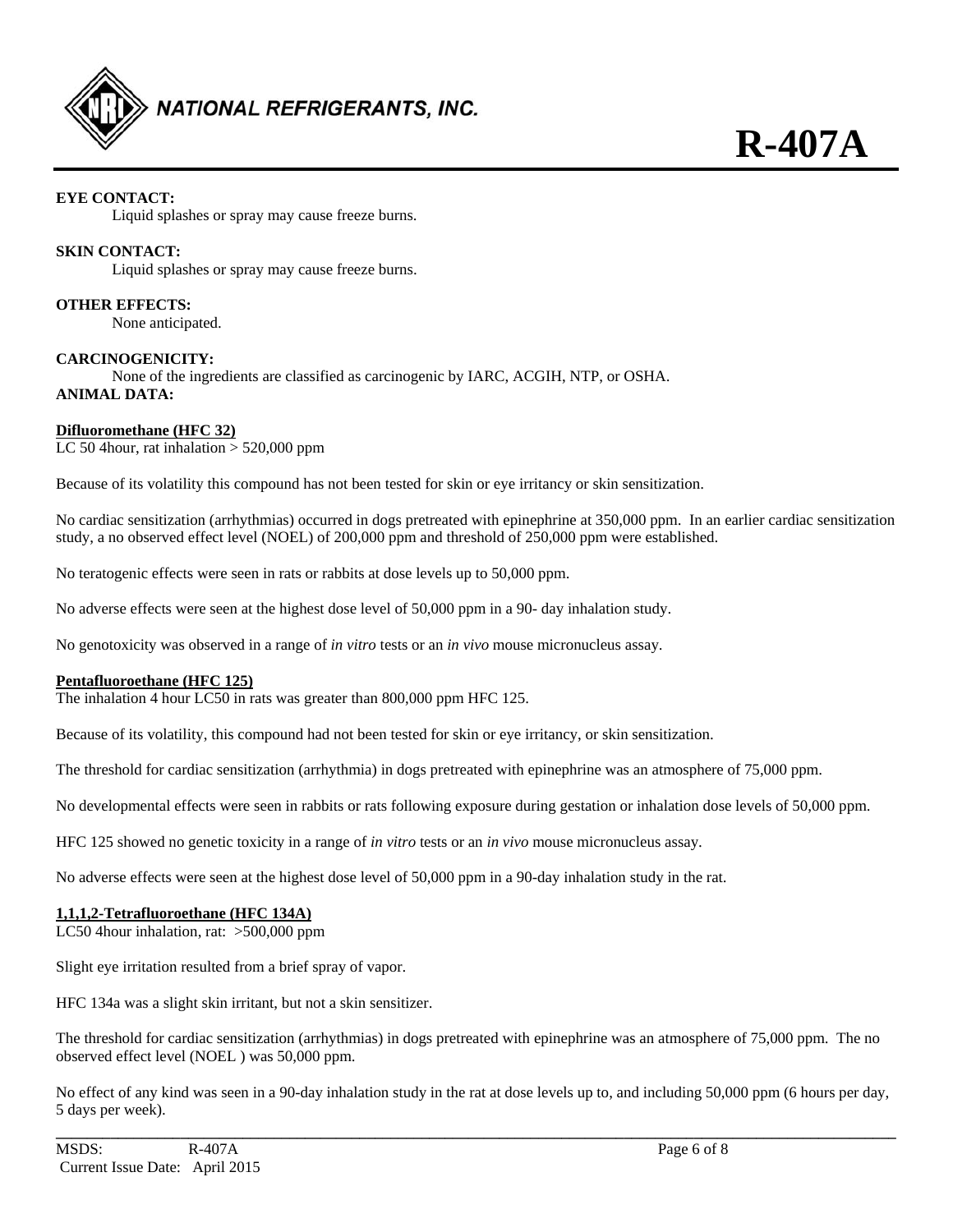

No developmental effects were seen in the rabbit following inhalation exposure to 40,000 ppm during gestation despite slight maternal toxicity. In a range-finding study in the rabbit, possible minimal embryo lethality was seen at a dose level of 50,000 ppm. In the rat, slight fetotoxicity was present at an inhalation dose of 50,000 ppm administered during gestation and no effects were seen at a dose of 10,000 ppm. In another study in the rat, no developmental effects were seen at a dose of 100,000 ppm in the presence of slight maternal toxicity; clear maternal effects were followed by embryo toxicity and fetotoxicity at a dose level of 300,000 ppm. There were no increases in the incidence of fetal malformations in rats or rabbits at doses up to and including 300,000 ppm and 50,000 ppm, respectively.

HFC-134a showed no genetic toxicity in a range of *in vitro* and *in vivo* tests. No adverse effects were found in a study in which rats were followed to week 104 after receiving 300 mg/kg bodyweight/day of HFC-134a by gavage for 52 weeks. In a 2-year inhalation study in rats, no adverse effects of any kind were observed except increased incidences of non-lift threatening, benign, microscopic testicular interstitial (Leydig) cell tumors and associated interstitial cell hyperplasia which were confined to the top dose of 50,000 ppm.

# **12. ECOLOGICAL INFORMATION**

### **PERSISTENCE AND DEGRADATION:**

HFC 32 and HFC 134a decompose comparatively rapidly in the lower atmosphere (troposphere) while HFC 125 decomposes slowly in the lower atmosphere (troposphere). Estimated atmospheric lifetimes are 4.9, 29, and 14 years for HFC 32, HFC 125 and HFC 134a, respectively. Products of decomposition will be highly dispersed and hence have a very low concentration. Components are not significant contributors to photochemical smog and are not considered to be VOCs. None of the components are considered an ozone-depleting chemical.

### **Octanol Water Partition Coefficient**: (See Section 9)

# **13. DISPOSAL CONSIDERATIONS**

#### **DISPOSAL METHOD:**

Discarded product is not a hazardous waste under RCRA, 40 CFR 261. However, R-407A should be recycled, reclaimed, or destroyed whenever possible.

# **EFFECT ON EFFLUENT TREATMENT:**

Discharges of the product will enter the atmosphere and will not result in long-term aqueous contamination.

# **REFRIGERATION APPLICATION:**

Subject to "no venting" regulations of Sections 608 and 609 of the Clean Air Act during the service or disposal of equipment.

#### **14. TRANSPORT INFORMATION**

| <b>US DOT ID NUMBER:</b>     | <b>UN3338</b>          |
|------------------------------|------------------------|
| US DOT PROPER SHIPPING NAME: | Refrigerant Gas R 407A |
| <b>US DOT HAZARD CLASS:</b>  | 22                     |
| US DOT PACKING GROUP:        | Not applicable         |

#### **15. REGULATORY INFORMATION**

# **TOXIC SUBSTANCES CONTROL ACT (TSCA):**

**TSCA INVENTORY STATUS:** All ingredients are listed on the TSCA chemical substance inventory.